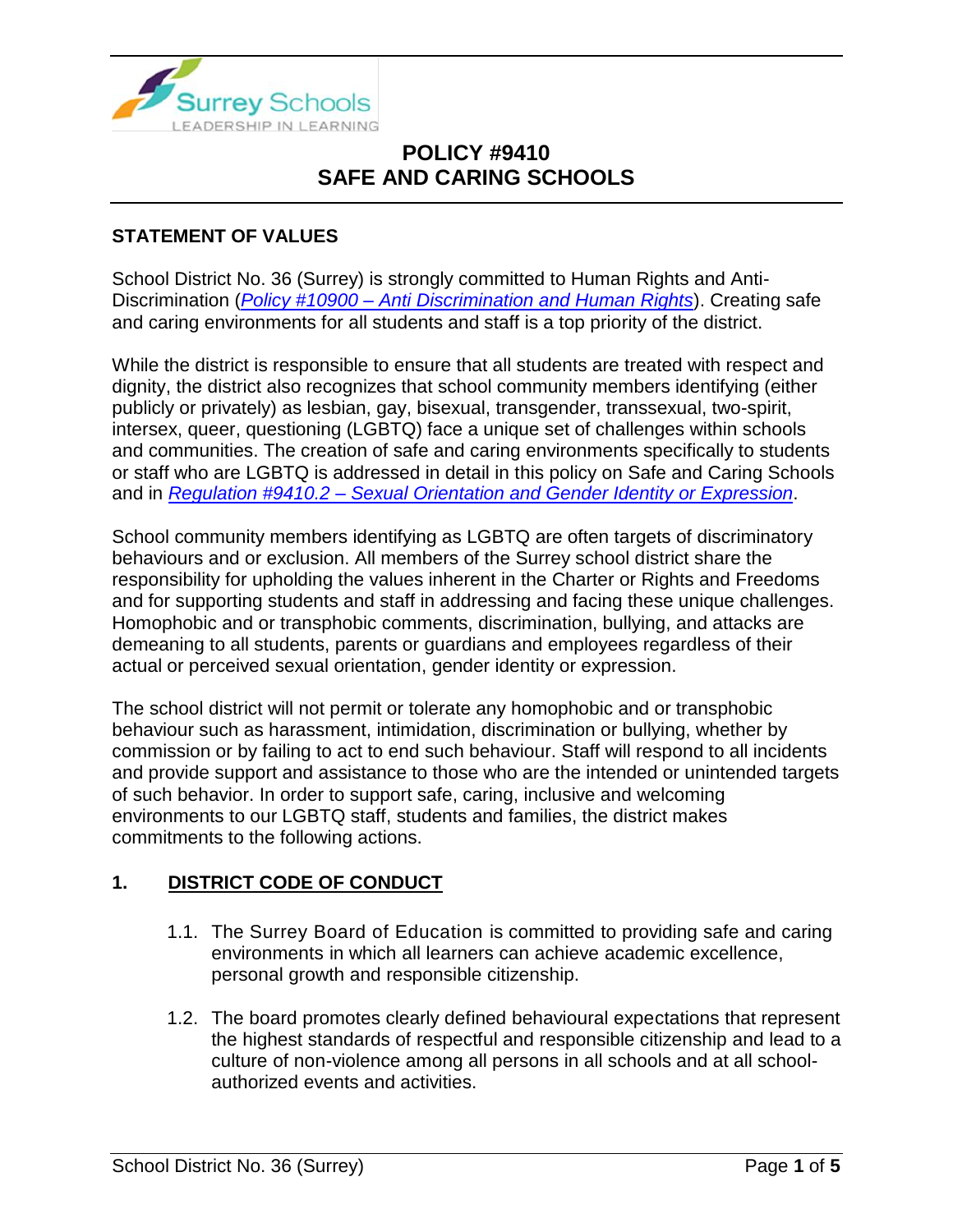

To this end, the board expects that persons will:

- Comply with all applicable federal, provincial and municipal laws, and with district policy and regulations.
- Value and encourage learning and working environments that are inclusive and respectful of the diverse individual, collective, social and cultural needs of our community.
- Treat one another with dignity and respect.
- Refrain from engaging in, or encouraging acts of violence of any form.
- Show care and regard for school property and the property of others.
- Take appropriate measures to help those in need; and
- Respect those in positions of authority.
- 1.3. The board expects that all persons will not engage in behavior that constitutes discrimination based on grounds as set out in the *Human Rights Code*, including:
	- Race
	- Colour
	- Ancestry
	- Place of origin
	- Political belief
	- Religion
	- Marital status
	- Family status
	- Physical or mental disability
	- Sex
	- Gender identity or expression
	- Sexual orientation, and
	- Age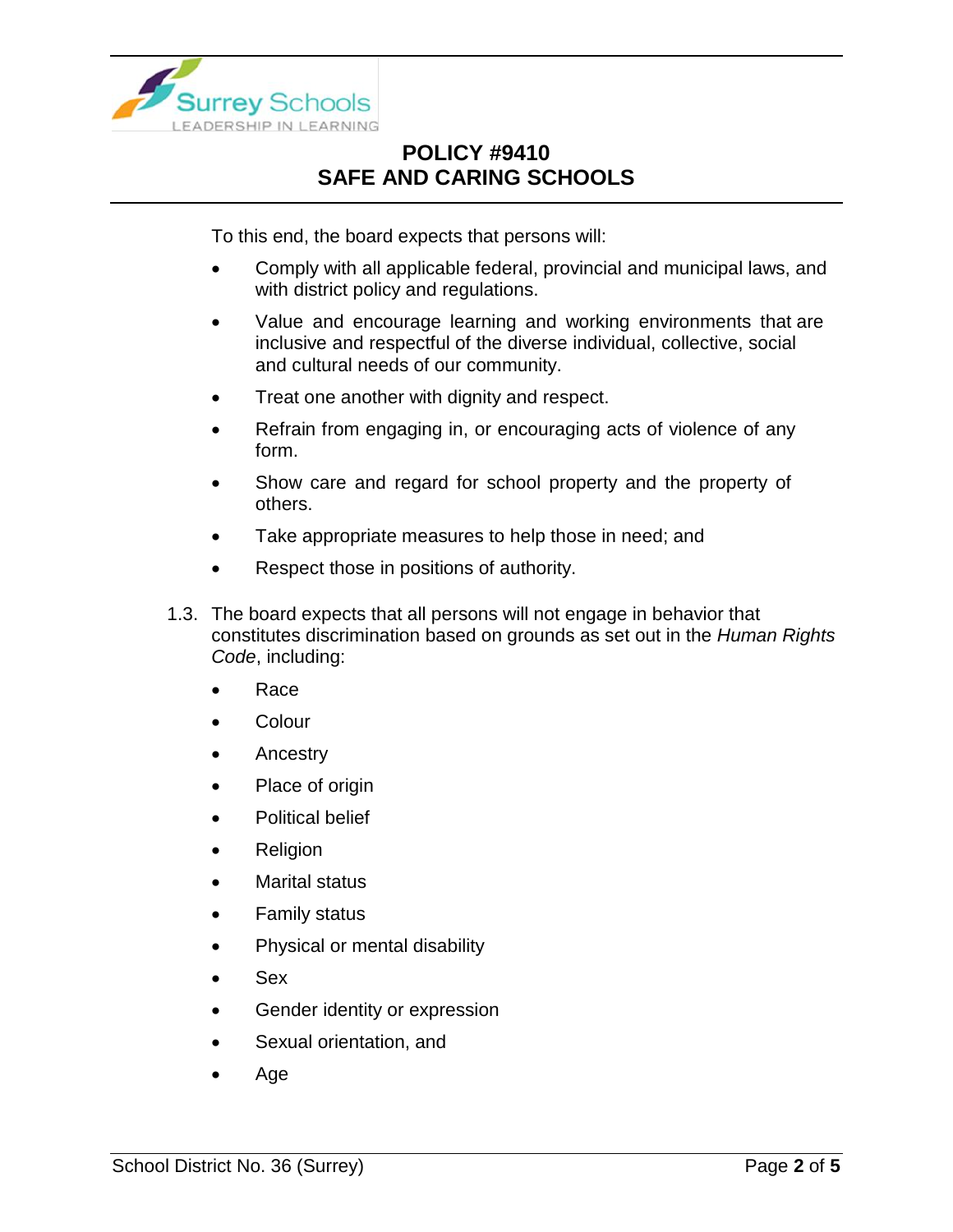

### **2. MANAGING STUDENT BEHAVIOUR IN SAFE AND CARING SCHOOLS**

- 2.1 Responsibility for an effective discipline program is shared among many partners including the district, schools, students, parents/guardians, community groups, social agencies and the RCMP. The board promotes understanding and acceptance of the interactive roles required to achieve safe and caring schools.
- 2.1. Safe and caring school environments are free of acts of:
	- Bullying, cyberbullying, harassment, threats, intimidation, verbal or written abuse, racism, homophobia and other forms of discrimination of any kind, including but not limited to those listed in section 1.3 or any other distinguishing characteristic, or if based on an association with an individual or group with any of aforementioned characteristics.
	- Any form of violence
	- Theft
	- Vandalism
- 2.2. Safe and caring school environments do not tolerate the presence of:
	- Intoxicating or banned substances.
	- Weapons (or replica weapons) and explosives; and
	- Intruders or trespassers.

#### **3. APPROPRIATE DRESS**

- 3.1. Each school shall adopt a dress code that attempts to balance individual liberty, social convention, functionality, community standards and school community values.
- 3.2. Staff and students are expected to dress in ways that are appropriate for their particular roles in the school and that show respect for themselves, for others and for the school.
- 3.3. In the case of student dress, there should be a partnership between student, parent and school that provides sufficient, but not excessive, guidance so students not only dress appropriately, but also learn to make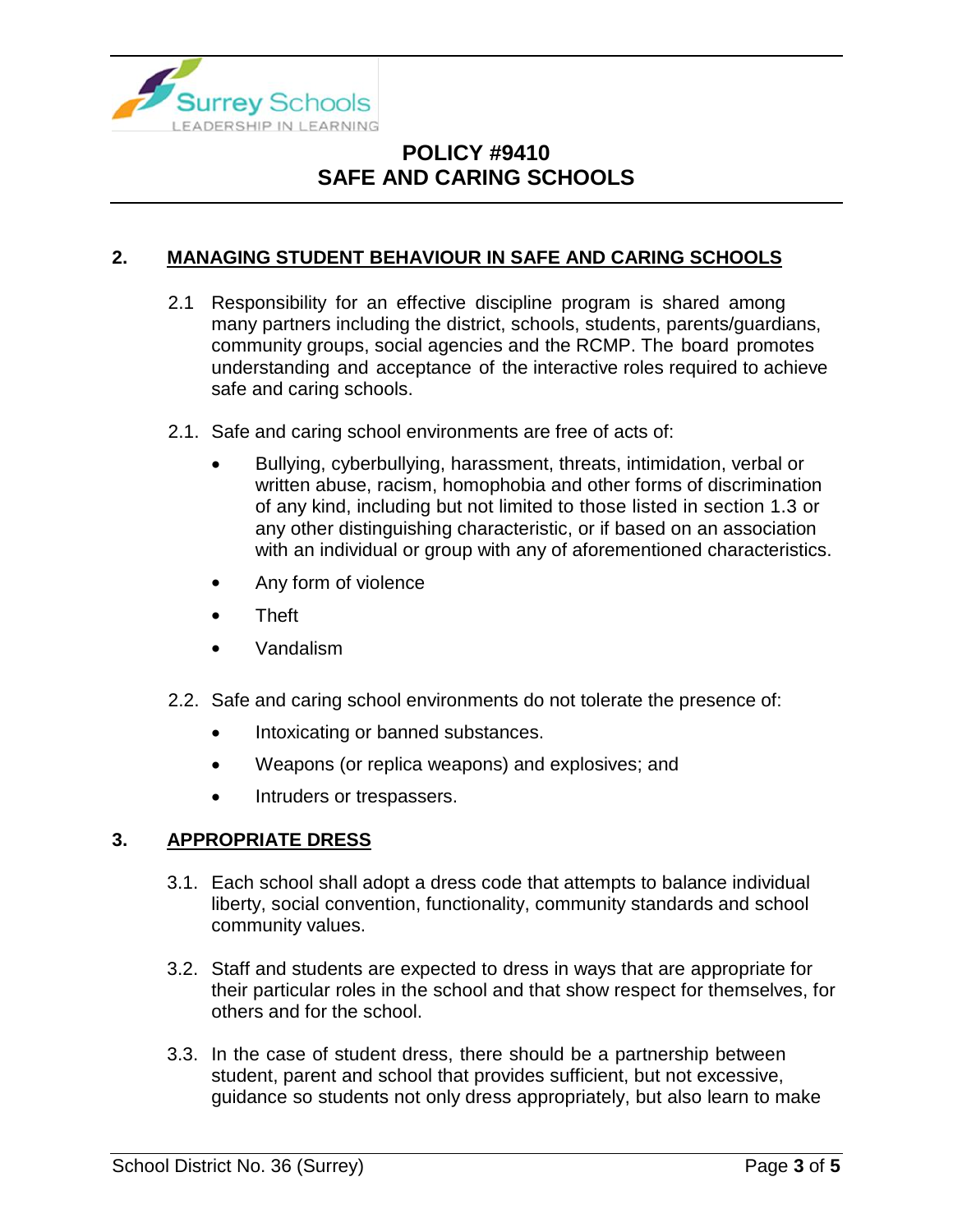

good independent decisions regarding dress.

### **4. SCHOOL CODE OF CONDUCT**

- 4.1. Each school shall establish a School Code of Conduct including statements of expectations regarding student behaviour. These codes of conduct shall be displayed in a prominent area in the school visible to visitors and ambassadors of the school (e.g. coaches, volunteers).
- 4.2. School Codes of Conduct shall be consistent with the *School Act* and relevant district policy and regulation, and shall be developed and reviewed in accordance with [Regulation](https://www.surreyschools.ca/departments/SECT/PoliciesRegulations/section_9000/Documents/9410.1%20Regulation.pdf) #9410.1 and the Safe and Caring Schools Handbook of Procedures.
- 4.3. School Codes of Conduct will specifically reference each of the following prohibited grounds of discrimination which are set out in the *Human Rights Code*, and include:
	- Race
	- Colour
	- Ancestry
	- Place of origin
	- Religion
	- Marital status
	- Family status
	- Physical or mental disability
	- Sex
	- Gender identity or expression
	- Sexual orientation, and
	- Age

### **5. AUTHORITY TO ACT**

5.1. Principals and vice principals are authorized by the board under the *School Act* to suspend a student from attendance at school in keeping with district